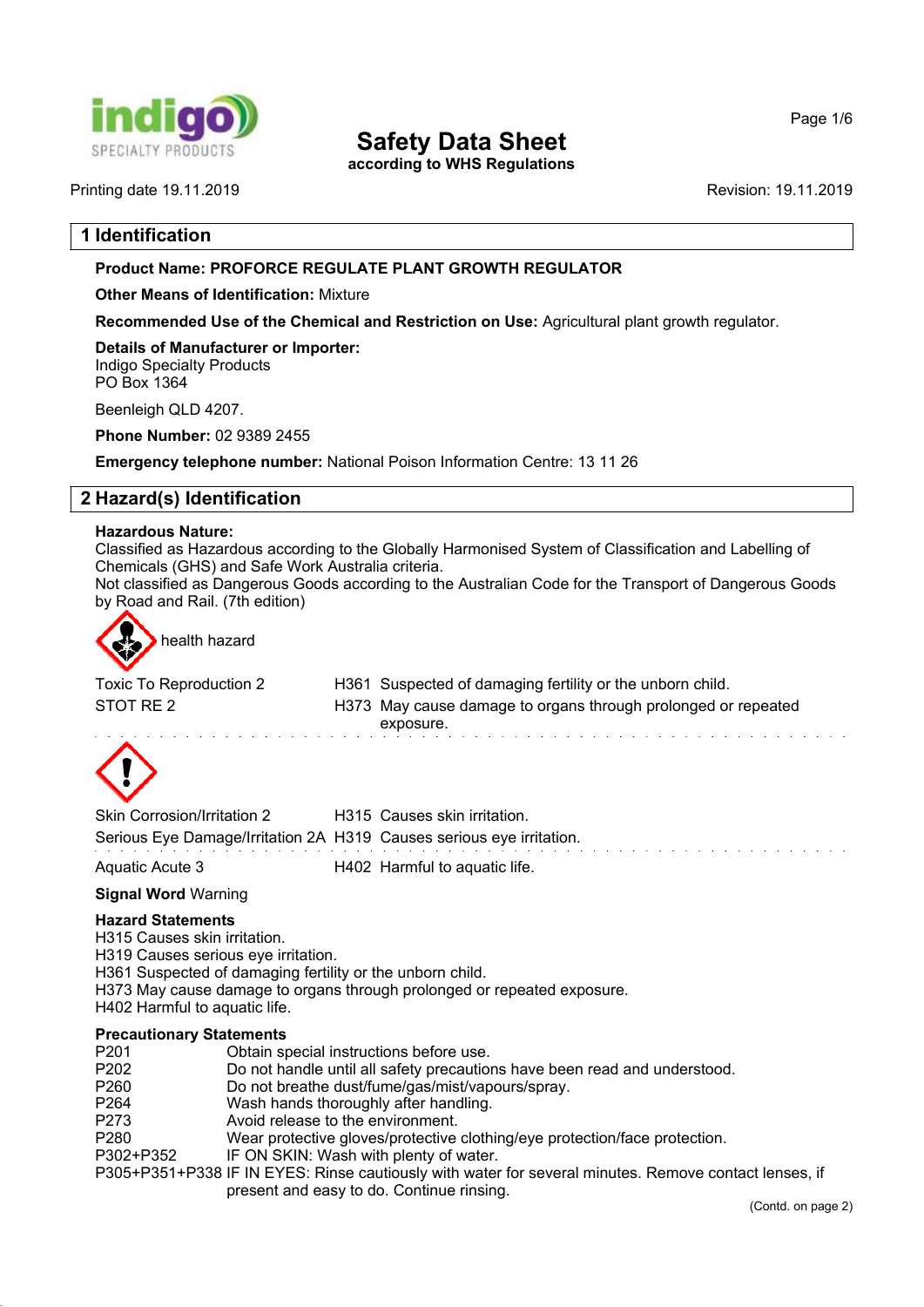Page 2/6

# **Safety Data Sheet**

**according to WHS Regulations**

Printing date 19.11.2019 **Revision: 19.11.2019** Revision: 19.11.2019

### **Product Name: PROFORCE REGULATE PLANT GROWTH REGULATOR**

(Contd. of page 1)

| P308+P313        | IF exposed or concerned: Get medical advice/attention.                                |
|------------------|---------------------------------------------------------------------------------------|
| P321             | Specific treatment (see on this label).                                               |
| P314             | Get medical advice/attention if you feel unwell.                                      |
| P362+P364        | Take off contaminated clothing and wash it before reuse.                              |
| P332+P313        | If skin irritation occurs: Get medical advice/attention.                              |
| P337+P313        | If eye irritation persists: Get medical advice/attention.                             |
| P405             | Store locked up.                                                                      |
| P <sub>501</sub> | Dispose of contents/container in accordance with local/regional/national regulations. |

# **3 Composition and Information on Ingredients**

#### **Chemical Characterization: Mixtures**

**Description:** Mixture of substances listed below with nonhazardous additions.

### **Hazardous Components:**

| CAS: 76738-62-0   1H-1,2,4-Triazole-1-ethanol, .beta.-[(4-chlorophenyl)methyl]-.alpha.-(1,1-<br>dimethylethyl)-, $(R^*, R^*)$ - $( . +-. )$ -                                                                                                                             | <b>20%</b> |
|---------------------------------------------------------------------------------------------------------------------------------------------------------------------------------------------------------------------------------------------------------------------------|------------|
| Flammable Solids 1, H228; > Toxic To Reproduction 2, H361; STOT RE 2,<br>H373; (c) Acute Toxicity (Oral) 4, H302; Acute Toxicity (Inhalation) 4, H332; Skin<br>Corrosion/Irritation 2, H315; Serious Eye Damage/Irritation 2A, H319; Aquatic Acute<br>2. H <sub>401</sub> |            |
|                                                                                                                                                                                                                                                                           |            |

# **4 First Aid Measures**

#### **Inhalation:**

If inhaled, remove to fresh air. If not breathing, give artificial respiration. If breathing is difficult, give oxygen. Seek medical attention if breathing problems develop.

#### **Skin Contact:**

In case of skin contact, immediately remove contaminated clothing and wash affected areas with water and soap. Seek medical attention if symptoms occur.

#### **Eye Contact:**

In case of eye contact, hold eyelids open and rinse with water for at least 15 minutes. Seek medical attention if symptoms occur.

#### **Ingestion:**

If swallowed, do not induce vomiting. Immediately rinse mouth with water. Give a glass of water. Never give anything by mouth to an unconscious person. Seek immediate medical attention.

#### **Symptoms Caused by Exposure:**

Inhalation: May cause mild respiratory irritation. Skin Contact: Causes skin irritation. Eye Contact: Causes serious eye irritation. Ingestion: May cause mild gastrointestinal irritation.

# **5 Fire Fighting Measures**

**Suitable Extinguishing Media:** Water fog, foam, dry chemical, sand or carbon dioxide.

#### **Specific Hazards Arising from the Chemical:**

Hazardous combustion products include oxides of carbon and nitrogen, other nitrogen compounds, hydrogen chloride, other chlorine compounds, smoke and water.

This product is not flammable, but may burn or decompose in a fire.

Containers close to fire should be removed if safe to do so. Use water spray to cool fire exposed containers.

(Contd. on page 3)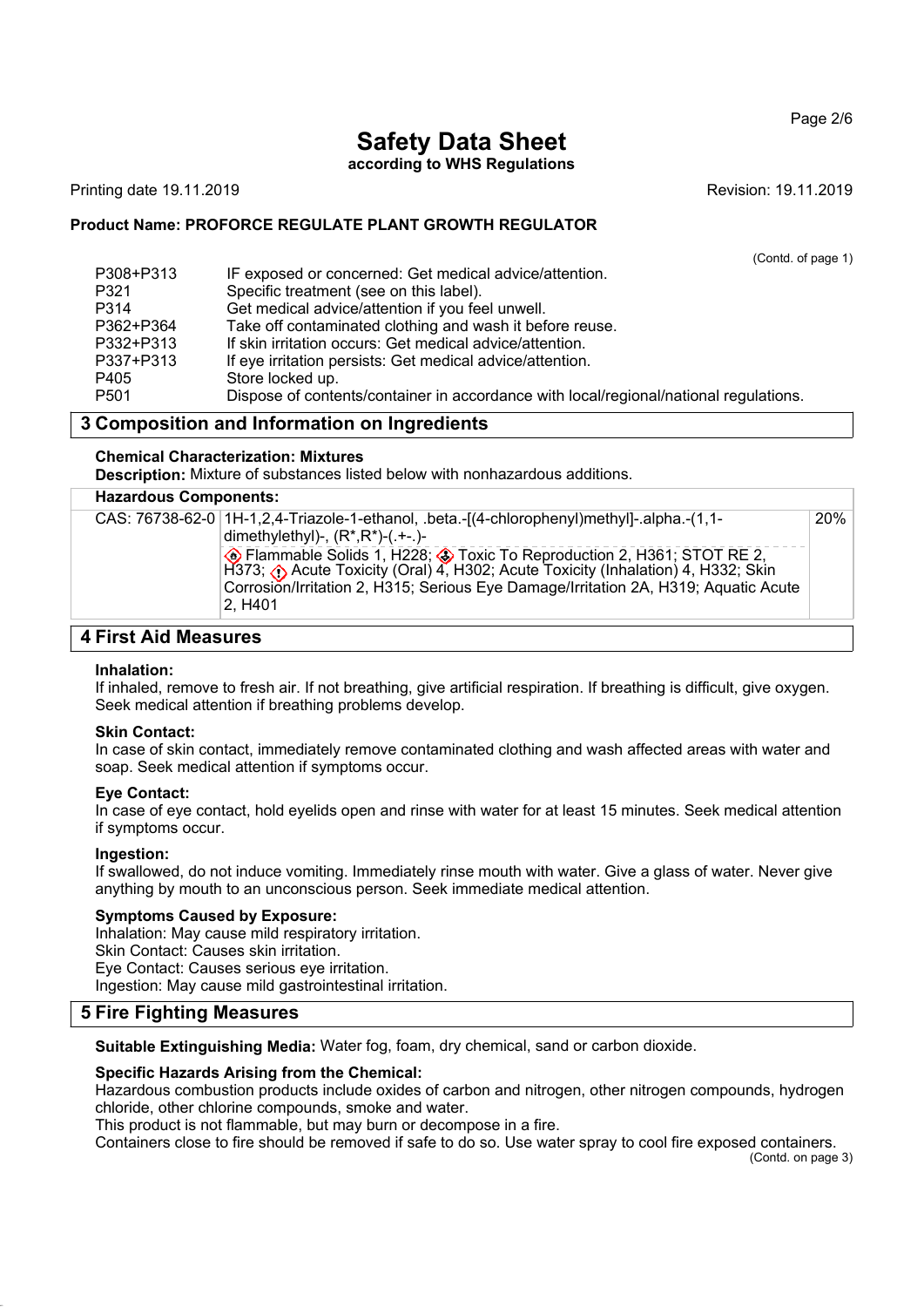#### Page 3/6

# **Safety Data Sheet**

**according to WHS Regulations**

Printing date 19.11.2019 **Revision: 19.11.2019** Revision: 19.11.2019

**Product Name: PROFORCE REGULATE PLANT GROWTH REGULATOR**

(Contd. of page 2)

#### **Special Protective Equipment and Precautions for Fire Fighters:**

When fighting a major fire wear self-contained breathing apparatus and protective equipment.

#### **6 Accidental Release Measures**

#### **Personal Precautions, Protective Equipment and Emergency Procedures:**

Wear an approved respiratory protection, chemical resistant gloves, protective clothing and safety boots. Evacuate all non-essential personnel from affected area. Do not breathe vapours. Ensure adequate ventilation.

#### **Environmental Precautions:**

In the event of a major spill, prevent spillage from entering drains or water courses.

#### **Methods and Materials for Containment and Cleaning Up:**

Stop leak if safe to do so and absorb spill with sand, earth, vermiculite or some other absorbent material. Collect the spilled material and place into a suitable container for disposal.

## **7 Handling and Storage**

#### **Precautions for Safe Handling:**

Use of safe work practices are recommended to avoid eye or skin contact and inhalation of vapours. Use only outdoors or in a well-ventilated area.

Food, beverages and tobacco products should not be stored or consumed where this material is in use. Always wash hands before smoking, eating, drinking or using the toilet. Wash contaminated clothing and other protective equipment before storage or re-use. Provide eyewash fountains and safety showers in close proximity to points of potential exposure.

#### **Conditions for Safe Storage:**

Store in a cool, dry and well ventilated area. Keep container tightly closed when not in use. Protect from direct sunlight and moisture. Keep away from strong oxidising agents, strong acids and strong bases. Store below 30 ℃.

## **8 Exposure Controls and Personal Protection**

#### **Exposure Standards:**

The product does not contain any relevant quantities of materials with critical values that have to be monitored at the workplace.

**Engineering Controls:** Ensure adequate ventilation of the working area.

**Respiratory Protection:** Respiratory protection is not required under normal use conditions.

#### **Skin Protection:**

PVC gloves are recommended. See Australian/New Zealand Standard AS/NZS 2161 for more information. When selecting gloves for use against certain chemicals, the degradation resistance, permeation rate and permeation breakthrough time should be considered.

Occupational protective clothing (depending on conditions in which it has to be used, in particular as regards the period for which it is worn, which shall be determined on the basis of the seriousness of the risk, the frequency of exposure to the risk, the characteristics of the workstation of each worker and the performance of the protective clothing). See Australian/New Zealand Standard AS/NZS 4501 for more information.

#### **Eye and Face Protection:**

Eye and face protectors for protection against splashing materials or liquids. See Australian/New Zealand Standard AS/NZS 1337 for more information.

## **9 Physical and Chemical Properties**

# **Appearance:**

**Form:** Liquid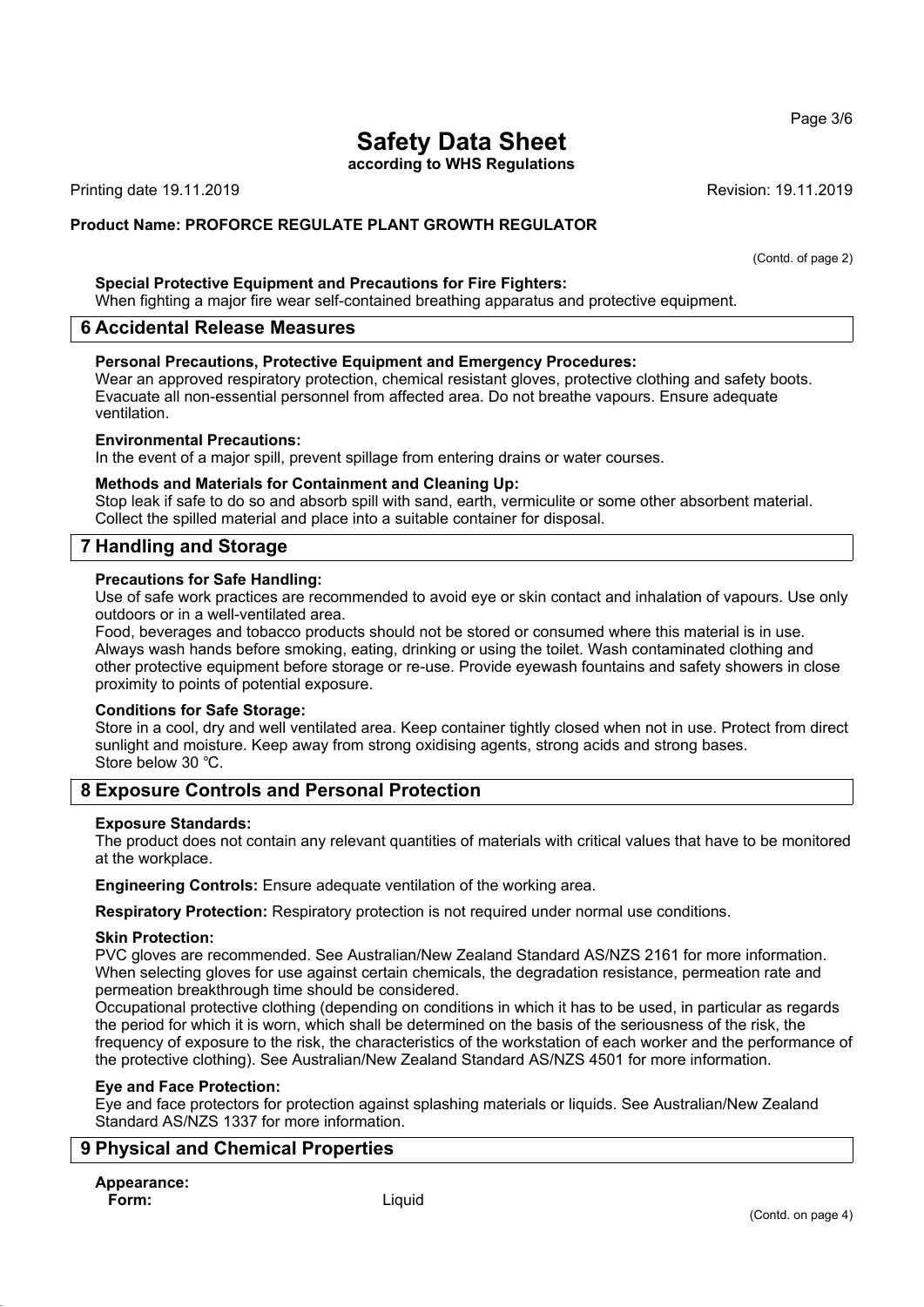**according to WHS Regulations**

Printing date 19.11.2019 **Revision: 19.11.2019** Revision: 19.11.2019

# **Product Name: PROFORCE REGULATE PLANT GROWTH REGULATOR**

|                                                                   |                              | (Contd. of page 3) |
|-------------------------------------------------------------------|------------------------------|--------------------|
| Colour:                                                           | White                        |                    |
| Odour:                                                            | <b>Odourless</b>             |                    |
| <b>Odour Threshold:</b>                                           | No information available     |                    |
| pH-Value:                                                         | No information available     |                    |
| Melting point/freezing point:                                     | No information available     |                    |
| <b>Initial Boiling Point/Boiling Range:</b>                       | No information available     |                    |
| <b>Flash Point:</b>                                               | Not applicable               |                    |
| <b>Flammability:</b>                                              | Product is not flammable.    |                    |
| <b>Auto-ignition Temperature:</b>                                 | No information available     |                    |
| <b>Decomposition Temperature:</b>                                 | No information available     |                    |
| <b>Explosion Limits:</b>                                          |                              |                    |
| Lower:                                                            | No information available     |                    |
| Upper:                                                            | No information available     |                    |
| <b>Vapour Pressure:</b>                                           | No information available     |                    |
| <b>Density:</b>                                                   | $\sim$ 1.0 g/cm <sup>3</sup> |                    |
| <b>Vapour Density:</b>                                            | No information available     |                    |
| <b>Evaporation Rate:</b>                                          | No information available     |                    |
| <b>Solubility in Water:</b>                                       | Suspension                   |                    |
| Partition Coefficient (n-octanol/water): No information available |                              |                    |

# **10 Stability and Reactivity**

**Possibility of Hazardous Reactions:** Hazardous polymerisation will not occur.

**Chemical Stability:** Stable at ambient temperature and under normal conditions of use.

**Conditions to Avoid:** Direct sunlight and moisture.

**Incompatible Materials:** Strong oxidising agents, strong acids and strong bases.

**Hazardous Decomposition Products:**

Oxides of carbon and nitrogen, other nitrogen compounds, hydrogen chloride, other chlorine compounds, smoke and water.

## **11 Toxicological Information**

**Toxicity:**

**LD**₅₀**/LC**₅₀ **Values Relevant for Classification:**

**CAS: 76738-62-0 1H-1,2,4-Triazole-1-ethanol, .beta.-[(4-chlorophenyl)methyl]-.alpha.-(1,1 dimethylethyl)-, (R\*,R\*)-(.+-.)-**

Oral  $|LD_{50}| > 2,000$  mg/kg (rat)

#### **Acute Health Effects**

**Inhalation:** May cause mild respiratory irritation.

**Skin:** Causes skin irritation.

**Eye:** Causes serious eye irritation.

**Ingestion:** May cause mild gastrointestinal irritation.

**Skin Corrosion / Irritation:** Causes skin irritation.

**Serious Eye Damage / Irritation:** Causes serious eye irritation.

**Respiratory or Skin Sensitisation:** Based on classification principles, the classification criteria are not met.

**Germ Cell Mutagenicity:** Based on classification principles, the classification criteria are not met.

**Carcinogenicity:** This product does NOT contain any IARC listed chemicals.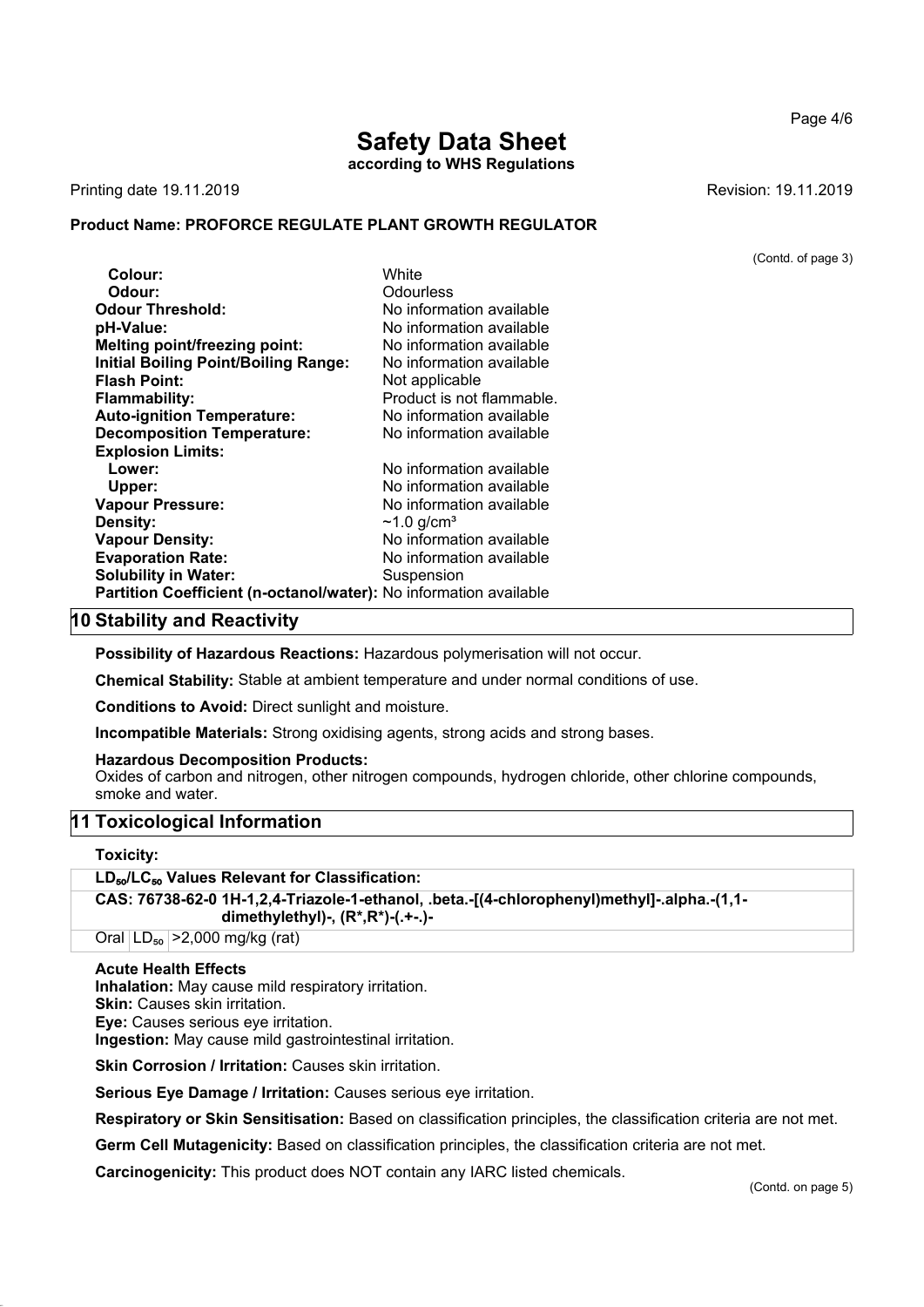# **Safety Data Sheet**

**according to WHS Regulations**

Printing date 19.11.2019 **Revision: 19.11.2019** Revision: 19.11.2019

## **Product Name: PROFORCE REGULATE PLANT GROWTH REGULATOR**

(Contd. of page 4)

**Reproductive Toxicity:** Suspected of damaging fertility or the unborn child.

**Specific Target Organ Toxicity (STOT) - Single Exposure:** Based on classification principles, the classification criteria are not met.

**Specific Target Organ Toxicity (STOT) - Repeated Exposure:** May cause damage to organs through prolonged or repeated exposure.

**Aspiration Hazard:** Based on classification principles, the classification criteria are not met.

**Chronic Health Effects:** May cause damage to the liver.

**Existing Conditions Aggravated by Exposure:** No information available

#### **Additional toxicological information:**

The Australian Acceptable Daily Intake (ADI) for paclobutrazol for a human is 0.01 mg/kg/day, set for the public for daily, lifetime exposure. This is based on the NOAEL of 1.4 mg/kg/day, the level determined to show no effects during long term exposure for the most sensitive indicators and the most sensitive species. (Ref: Australian Pesticides and Veterinary Medicines Authority, 'Acceptable Daily Intakes for Agricultural and Veterinary Chemicals', 2019).

# **12 Ecological Information**

#### **Ecotoxicity:**

**Aquatic toxicity:** Harmful to aquatic life with long lasting effects.

**Persistence and Degradability:** No further relevant information available.

**Bioaccumulative Potential:** No further relevant information available.

**Mobility in Soil:** No further relevant information available. **Other adverse effects:** No further relevant information available.

## **13 Disposal Considerations**

**Disposal Methods and Containers:** Dispose according to applicable local and state government regulations.

**Special Precautions for Landfill or Incineration:** Please consult your state Land Waste Management Authority for more information.

## **14 Transport Information**

**UN Number** Not regulated

**Proper Shipping Name** Not regulated

**Dangerous Goods Class** Not regulated

**Packing Group:** Not regulated

## **15 Regulatory Information**

#### **Australian Inventory of Chemical Substances:**

CAS: 76738-62-0 1H-1,2,4-Triazole-1-ethanol, .beta.-[(4-chlorophenyl)methyl]-.alpha.-(1,1-dimethylethyl)-,  $(R^*, R^*)$ - $(+$ -.)-

**Standard for the Uniform Scheduling of Drugs and Poisons (SUSMP) - Poison Schedule:** Poisons Schedule: 5

(Contd. on page 6)